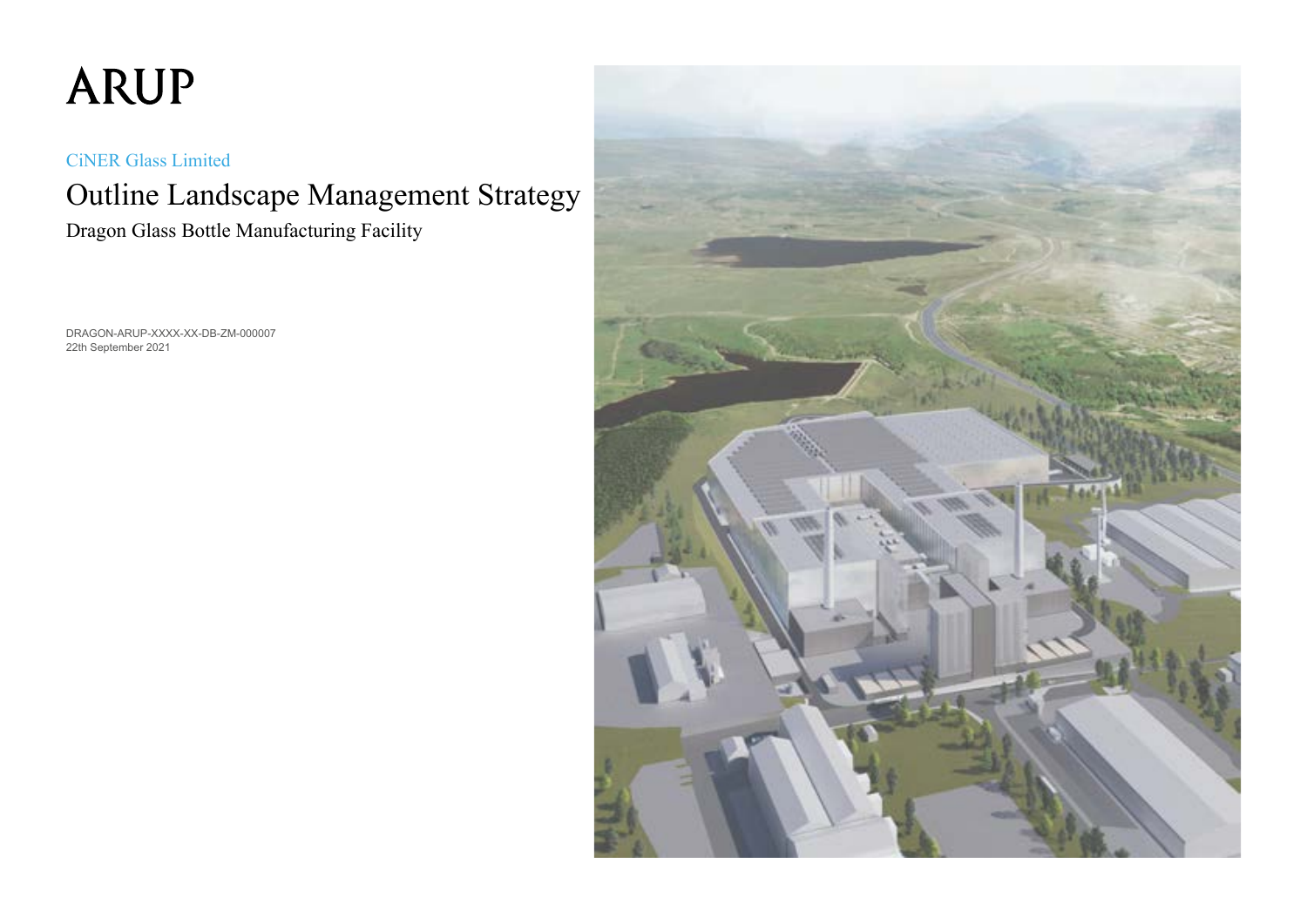## Background and purpose

This outline management strategy has been written to direct the future management and maintenance of the Dragon Glass Bottle Manufacturing Facility's landscape.

The strategy is intended to inform the management criteria for the external spaces during the operational phase of the development which will support the establishment and long term success of the overarching aim of the landscape proposals:

- •to create a range of diverse and speciesrich habitats across the site;
- •to maximise the ecological value of the landscape; and
- •to provide amenity and interest the site users.

A fully detailed management plan for the external spaces will be submitted and agreed through detailed reserved matters proposals.

### Aims and objectives

This section sets out the broad aims and objectives for the management plan in order to help deliver the landscape strategy.

#### *Aims:*

To carry through and sustain the landscape design intent during the operational phase of the development, ensuring the appropriate ecological enhancement and mitigation operations are applied whilst continually evaluating the success of the proposals.

#### *Objectives:*

The landscape, ecological enhancement and mitigation objectives will be:

to manage and maintain all landscape areas in order to maintain appropriate levels of access for all users and operations on the site;

- •to ensure formal areas of planting establish in accordance with the design intent;
- •to sustain an attractive environment that also provides recreational opportunities for those working at the site;
- •to enhance biodiversity across the site in accordance with the ecological mitigation and enhancement requirements set out in the Environmental Statement; and
- •to establish a monitoring and review process during

the first years of establishment, targeting special requirements over and above standard maintenance activities.

The management strategy will focus in particular on how the following will be successfully delivered through long term management and maintenance activities:

- •the restoration and enhancement of existing of wet marshy grassland and heathland within the east of the site though appropriate management;
- the creation of a mixture of different speciesrich grasslands, with the aim of re-creating those being lost with existing substrates reused to support their establishment;
- •the creation of new species-rich native wooded areas and corridors through the center and northern perimeter of the site;
- •the enhancement of retained areas of existing woodland within the south of the site;
- •the creation of species-rich wetland areas with drought and water tolerant species around the retention basins and the wet pond.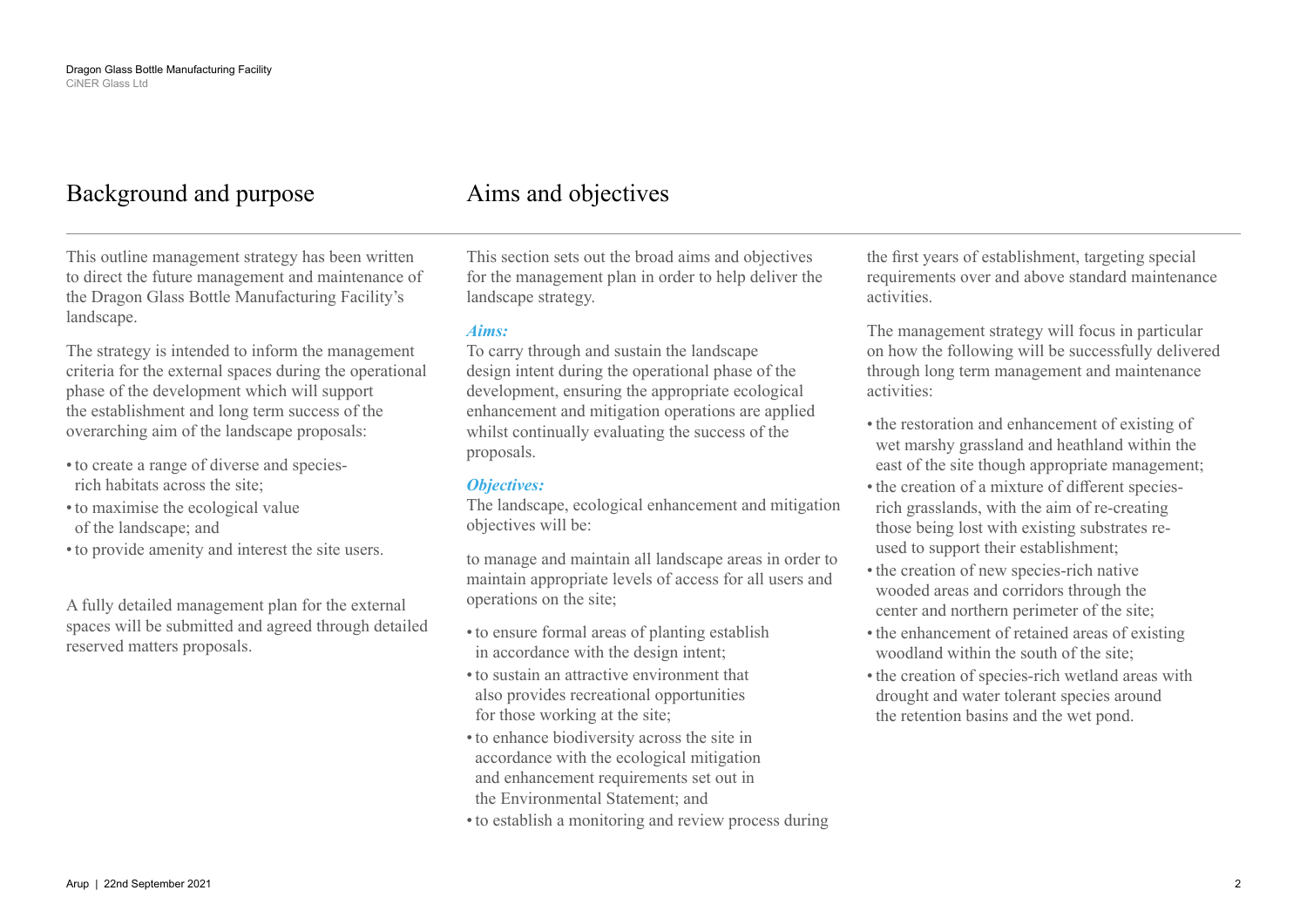### Monitoring strategy and review

The strategy should be reviewed and revised as the landscape develops.

For the first five years of the operational phase, annual monitoring visits will be required by an ecologist to assess the developing habitats and requirements for alteration to the management regimes.

Following the initial five year maintenance period, the site owner will subsequently carry out a review of the maintenance plan at 5 to 10 year intervals to enable any improvements to be made as necessary.

The general cycle for the Landscape Management and Maintenance Plan is to:

- operate according to the aims, objectives and guidelines held within the plan;
- review the working of the plan to ensure that objectives contained therein remain valid with time and changing circumstances;
- monitor the success of the plan by monitoring the performance and quality of the management and maintenance against the objectives of the plan; and
- •revise and improve the plan where necessary.